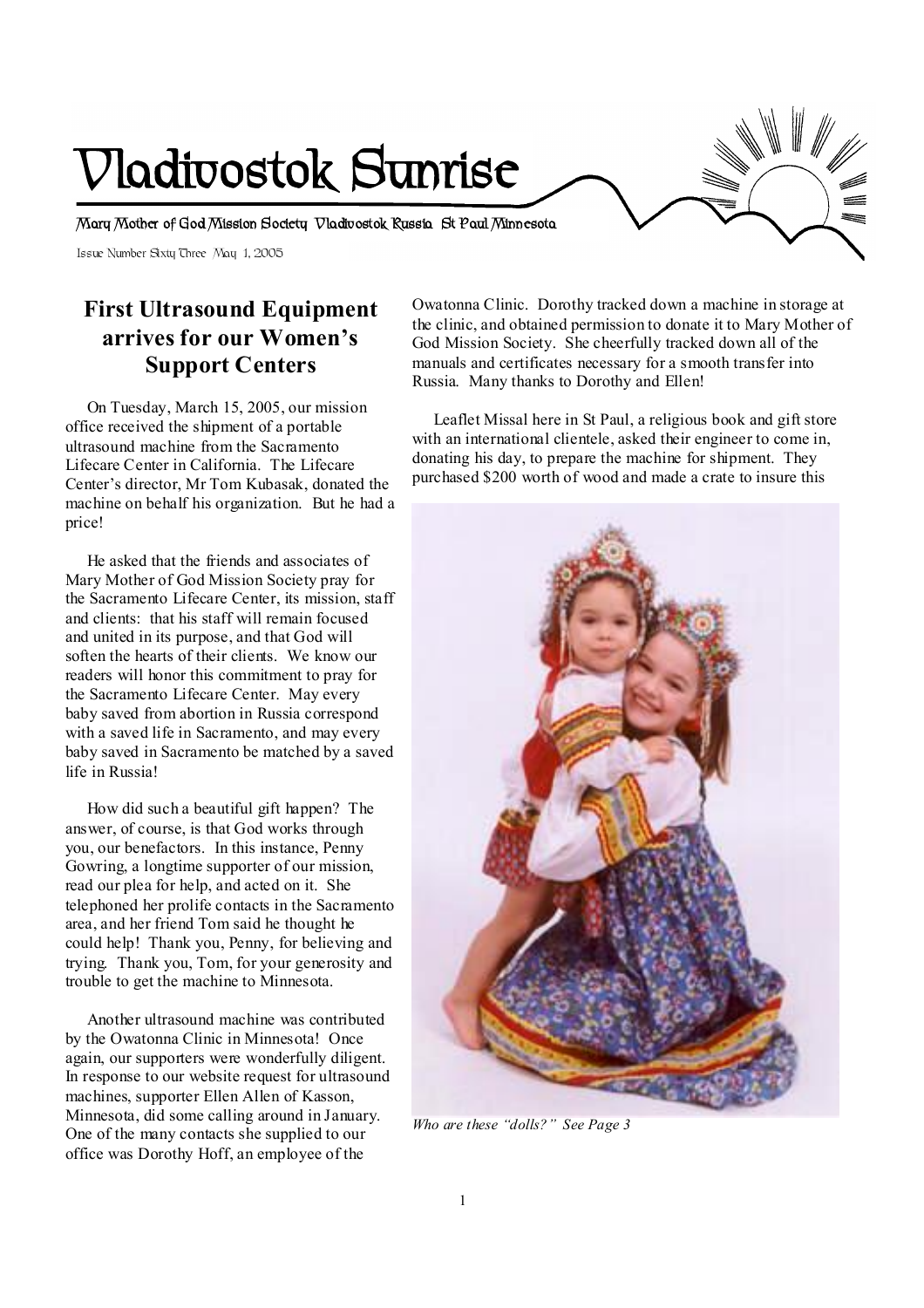

*Dorothy Hoff Executive Secretary at Owatonna Mayo Clinic, Owatonna, Fr Daniel and Sandra Sonnen with "Ultrasound #1".* 

*Loading the ultrasound into the car.* 



machine's stability on the voyage across the ocean. It waits here, marked #1.

 Terry Kopp, a member of our Board, carried the portable ultrasound machine to Russia in his luggage in April, and it was immediately put to use at the Women's Support Center #3 in First River, Vladivostok. The Owatonna machine is much larger, and will go in a shipping container this summer. We are looking for four more ultrasound machines to fill a shipping container. We hope to have an ultrasound machine in every Women's Support Center in Eastern Russia by the fall. We continue

to rely on the help of our friends and supporters to get this done.

 We need at least four more machines. Please contact your local doctor, clinic, and hospital. Many leftover machines are in maintenance and storage. There is a glut of these machines on the medical scene at the present time. Please ASK. We are told that they are worthless in America due to the rapid advance of technology in 4-D machines now available.

 We have ordered a 20 foot over seas container shipment leaving St Agnes St Paul on July 1. We already have a benefactor to assist us in the costs of shipping. The Donald D. Lynch Family Foundation of Raleigh, NC provided an "instant grant" to ship the container, saying, "We thank you for the privilege of participating in this project and wish you every success." We are hoping that the ultrasound machines will save many lives in Russia! Thanks to all of you who believe and try on our behalf.



*Portable ultra sound machine #2 in Vladivostok being checked and certified by Russian specialists. It works fine! Ultra sound machine # 3 will be coming from Modesto, CA arriving in St Paul on Wednesday, May 4.*

**Remember "Mary Mother of God Mission Society" in your will.**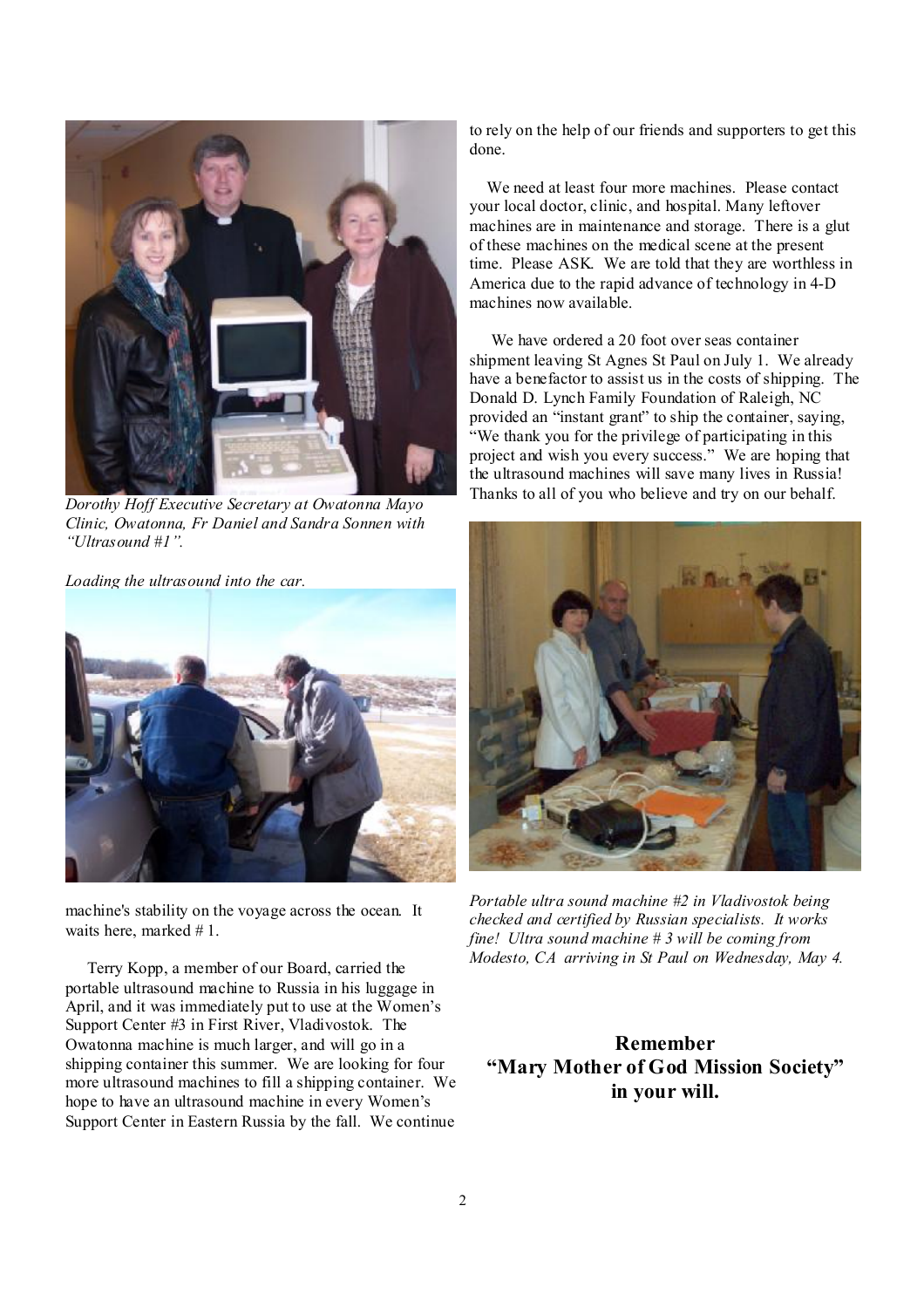#### **The Story of an Adoption in Vladivostok**

#### *By Kelly Whittier*

Terah Natasha-Valentina is a very happy little girl today, the youngest of four children of Joseph and Karen Lesko. She was adopted from Baby Hospital #3 in Vladivostok, Russia, in March of 2004. Some of you may remember this picture:



This was from the *Vladivostok Sunrise* of March 2004. Deanna LeValle is the woman in the picture. She, Mara Poole, and I spent many hours at the orphanage in July 2003 trying to hold all the babies, eight months before Natasha was adopted. Mrs Lesko received a copy of that issue of the newsletter from a friend a few months later, and recognized her adopted daughter in the picture! She wrote to the Vladivostok Mission office, and now we have a beautiful picture of her little girl (See front cover).

This is the story of the Lesko family and their adoptions: Karen and Joseph adopted two boys from America, in 1986 and 1990, and were told that they could not adopt more than two because of the waiting list for American adoptions. Karen and Joseph yearned for a larger family, though, so after several more years, they learned of Russian adoptions. There was a six-month wait, and then they spent six weeks in Vladivostok at the "Hotel Vladivostok" before they could adopt Chelsea Vera from Baby Hospital #3 in Vladivostok, in 1997.

The director of Baby Hospital # 3, Valentina, especially loved (Chelsea) Vera, so she carried her around with her all day. Because of this, Chelsea Vera adjusted easily to her adoptive family. More years went by, and Karen still longed for another child. She and her husband inquired and found out that 80 % of couples want to adopt little girls. They said they would be happy to adopt a boy. They accepted a little boy from Sakhalin Island near Vladivostok in June, 2003 through paperwork, thinking this would be easiest. Before the adoption went through, they realized he was not the child they were meant to

adopt. By now it was July, 2003, the exact time that Deanna and I were holding Natasha and praying for the babies. They cancelled the adoption of the boy in August and kept waiting.

At the end of January, the director of the agency called and said that a little girl in Vladivostok had just been rejected for the third time by prospective parents, and was available. She had Hepatitis C, was HIV positive, and had both atrial and ventricle defects in her heart. Despite all this, Karen and her husband decided to go back to Vladivostok to see her. Karen brought Chelsea along, who had been adopted from the same hospital.

Natasha screamed the first time they saw her, and would throw herself on the ground whenever she saw them coming. She started crying whenever she noticed that Karen was looking at her. For two weeks, Natasha cried every time they came to see her--every day. Thankfully, an American doctor at the Hotel Vladivostok told them that 17 months old is too young to have an attachment disorder, and that they had had a similar experience at first, but now were adopting their fourth child. After this, Chelsea was able to bond with Natasha by throwing a little ball to her.

Karen went to the orphanage every day for six weeks, from 11:00 am to 1:30 pm, and prayed over all the babies. She brought holy oil with her from Our Lady of Lourdes Shrine in Ohio and anointed the little ones. When Karen first arrived, she saw that Natasha's little feet were badly infected from always having her feet in a sleeper. Natasha was served tea out of a tin cup which she couldn't drink, and a bowl of mush every day, which helpers fed her with a serving spoon. Karen was able to bring in some medicine to heal her feet and helped feed Natasha.

Regarding her HIV and hepatitis, up until 18 months old, the baby still has the antibodies of the mother. Thankfully, after 18 months, the diseases can leave the system. Natasha had the three required negative HIV tests in order to be brought to the US. Healthwise, Natasha is now free of HIV and Hepatitis C, and when an American doctor looked recently at her heart, he said she only has a hole in the lower chamber now, which they can operate on when she gets older.

Karen and her husband thank God every day for their children. Terah Natasha-Valentina was baptized into the Catholic Church on May 23<sup>rd</sup>, 2004. Her name "Terah" means "to endure suffering;" Natasha means "born Christian;" and Valentina is after the director of the orphanage, who was so helpful with both adoptions. Chelsea Vera means "ship haven" and "faith." Karen says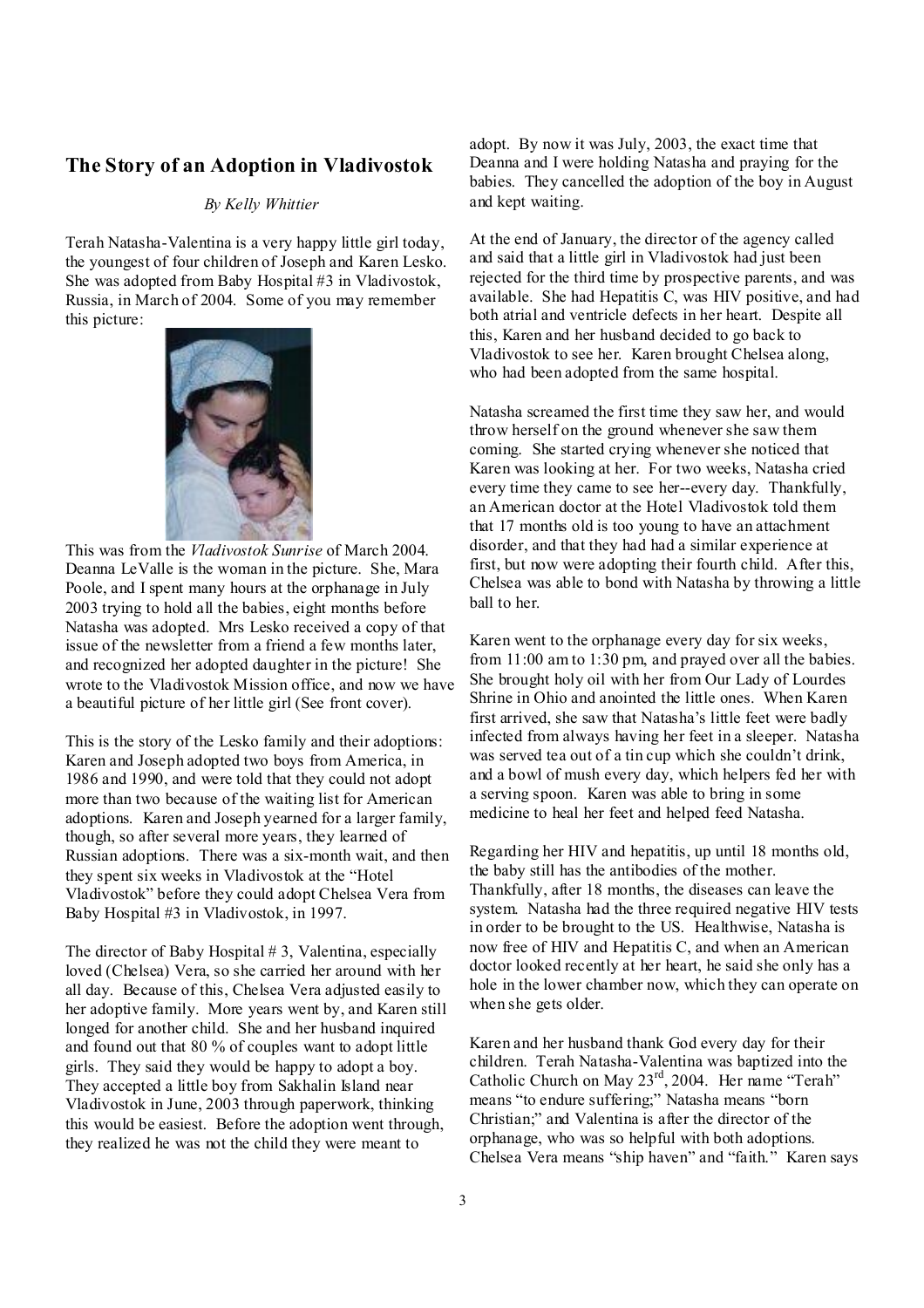that she and her husband were both fifty when this last adoption went through, but that each child is such a blessing from God that it does not matter that they will be older parents than most. Karen and Joseph would be delighted to speak with any couple interested in adopting from Russia.

To help with the Most Holy Mother of God Parish "Milk and Fruit Program" to supplement the food at Baby Hospital # 3, please write a check to "Sisters in Jesus the Lord, "with "orphans" on the memo line, and send to 525 Thomas Ave, St. Paul MN 55103.

## **Living Trusts for future donations to Mary Mother of God Mission Society.**

 Are you interested in donating to Mary Mother of God Mission Society, but now is not the right timing? If you answered yes, then creating a living trust might be something you would like to consider.

 A living trust is a legal document created during a person's lifetime, which is much like a will but with certain advantages that are not available with wills. Upon a person's death or disability a spouse, child or Trustee or a trust company takes over and carries out that person's wishes as expressed in their written estate plan. With a Living Trust this is done without putting the family through the trauma and delayed expense of Probate.

An estate planner--a lawyer--is necessary, but the results are excellent and cost effective. *It truly gives one the opportunity to be a good steward of the gifts God has given us during our lifetime.*

If you are interested in Living Trusts you may contact Mark Henry, JD, Stewardship Planning Group llc, PO Box 2864, 25 Easy Street Suite A, Carefree, AZ 85377 or call (480) 423-5632.

## ● **Summer programs in Vladivostok**

--►**Pilgrimage on Foot**: June 23-30 from Ussurysk to Arsenyev.

--►**Pilgrimage by bicycle**: July 3-12 Lesozovodsk to Vladivostok

--►**University Student Conference**: July 15 17 Sodgorod

--►**Far Eastern Catholic Youth Conference**: July 24- 30 Blagoveschensk

--►**Boy Scout Camp**: June 2-24 and July 20-24 on Russian Island; August 7-14 on Popov Island

--►**Family Retreat**: August 7-14 Sodgorod

--►**Girls' Camp**: August 14-20 Sodgorod

## **How to Communicate with Us**

#### **Office in Russia:**

**Phone:** 011-7-4232-26-96-14 **FAX:** 011-7-4232-26-96-16 E-mail: myron@catholic.vladivostokru [daniel@catholic.vladivostok.ru](mailto:daniel@catholic.vladivostok.ru) **Internet:** Russian language: [www.catholic.vladivostok.ru](http://www.catholic.vladivostok.ru)

Please do **not** send any **donations** of any kind directly to Russia. For donation information, see below.

**Letters** without donations can be sent to: Most Holy Mother of God Catholic Parish Volodarskovo 22 690001 Vladivostok RUSSIA

#### **Office in America:**

**Phone and FAX:** (651)227-0208 **E-mail:** [usoffice@vladmission.org](mailto:usoffice@vladmission.org) **Internet:** English language: [www.vladmission.org](http://www.vladmission.org)

**Donations** of money and **letters** should be sent to: Mary Mother of God Mission Society 1854 Jefferson Ave St Paul MN 55105-1662 Or you can donate from your credit card through our web site.

Your donations are tax-deductible. You will receive any required receipt for IRS tax purposes by return mail.

**Donations** in kind. If you have items that you think we can use, please contact Mrs Sandra Sonnen at the Mission Office in St Paul giving a complete list of items.

#### **Sisters in Jesus the Lord**

[www.cjd.cc](http://www.cjd.cc) 525 Thomas Ave St. Paul, MN 55103 (651)230-3337

**Vladivostok Sunrise** Edited and Produced in Russia by V Rev Myron Effing, C.J.D. Assembled for mailing by Nativity Parish, St Paul, Minnesota. Authors are noted if other than the editor. A full color version of the *Sunrise* is available at [www.vladmission.org](http://www.vladmission.org)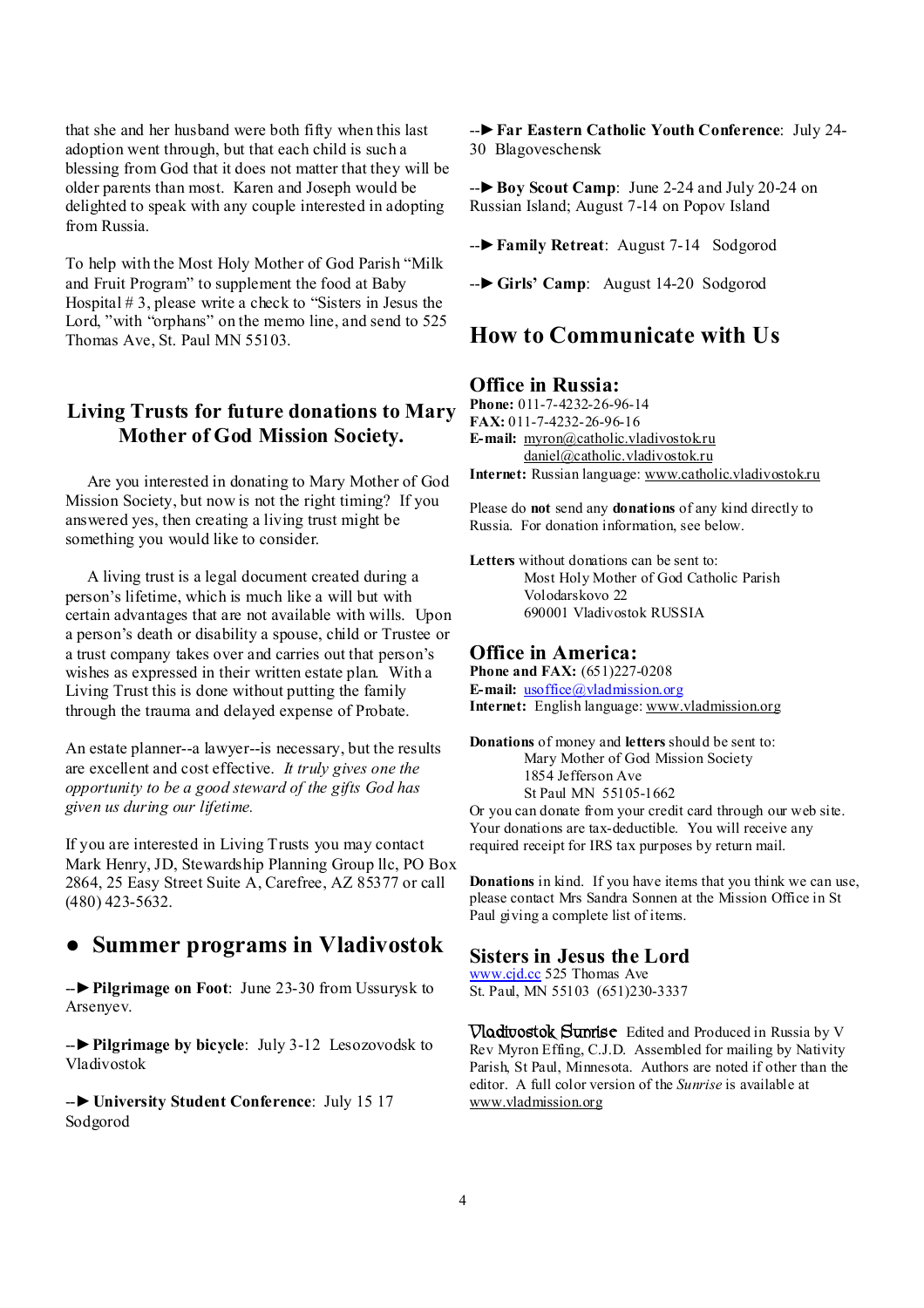### **News Notes**

#### *by V Rev Myron Effing, C.J.D.*

● On March 7 our Brother Oleg Yelchaninov, C.J.D. received the minor order of Lector at the Seminary of St Charles Borromeo in Kosiçe, Slovakia. Congratulations, Brother Oleg! I was able to attend the liturgy on the way from America to Russia. It was the fourth time I've visited the seminary here in Kosiçe, and there are developments, of course. First of all, Slovakia has joined the European Union, which means that secularization and materialism is increasing. So the number of seminarians is decreasing. There were only half as many first year students this year as last year. Of course, all the Iron Curtain countries are going through their crisis later than the rest of the world. American seminaries are already growing, and the number of interested candidates is increasing. Here they will still have a crisis. As in America they are trying to cope by having women students to increase the number, but we Americans know from experience that that will only help temporarily, and then it will be a problem. The seminary is in the center of the city on Main Street without any campus. It is a storefront, but when you go inside—wow—four floors, two courtyards, a big chapel and a big church, with library, cafeteria, and recreation spaces. All the rooms are bigger than you would expect even in America. The building itself is from the 1700's. It was first used as a boarding school by the Norbertines. Then it was a Franciscan monastery. As they do repairs to the walls and floors they are always running into skeletons. It seems that the Franciscans buried many of their dead under the floor, above the ceiling, and in the walls! They've found over 30 so far. They rebury them outside the city.



*The sanctuary of the Gothic seminary chapel.* 

*Brother Oleg is in the front row, 2nd from right.* 





*Brother Oleg receiving the Scriptures for the ministry of Lector from Kosiçe's Archbishop Alois Ktach.* 

● Our parishioner Irina Kuzmichova was invited to Gaming, Austria, to attend the Catechetical School sponsored by Franciscan University of Steubenville. We just got the following report: "Irina Kuzmichova is our top student. She is very hard-working and intelligent, and at the same time peaceful, friendly, and just delightful to have here among our students. Thank you for sending her to us! The theology professor also told me that she surpassed all of the Franciscan University students in the Scripture class. That is quite an achievement for a non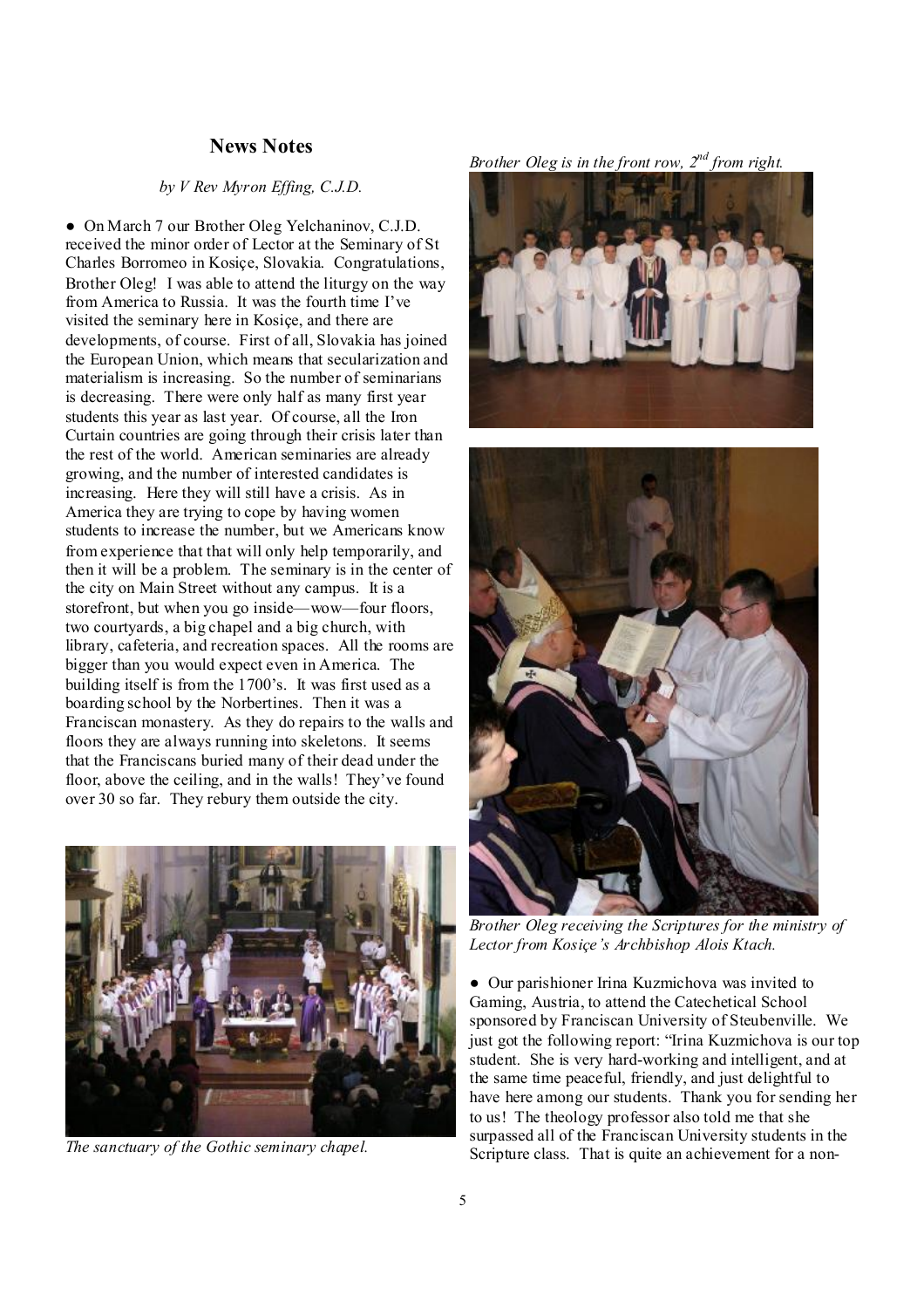native speaker who hasn't formally studied theology!" Congratulations, Irina!

● We learned from Fr Val Peter of Boys and Girls Town, Nebraska, that the children and staff decided to make our mission in the Russian Far East the goal of their Lenten sacrifices for 2005. We received a check for almost \$8,000. Thank you, boys, girls, and staff of Boys and Girls town for your sacrifices for the children of Russia!

● Bishop Kirill Klimovich, our bishop of the Diocese of St Joseph in Irkutsk held the Annual Chrism Mass for our Russian Far Eastern deaneries in Vladivostok on March 15. We hosted our bishop and Archbishop Francis Hurley from Anchorage; 9 priests from the Russian Far East, some flying in from as far as 2000 miles away, two Daughters of Charity of St Vincent DePaul from the US who were traveling with Archbishop Hurley, 8 sisters from the Russian Far East, and several lay people from distant parishes. The Chrism Mass included the rites of renewal of priestly vows and the blessing of the Holy Oils (for the sick, for catechumens, and the sacred chrism for baptisms, confirmations and ordinations). Even though the Mass was held at 11:00 AM on a workday, we had a good turnout of our Vladivostok parishioners, including choir members and servers. It all worked out well. In his homily, and again after the Mass, our bishop spoke glowingly about the service that his priests render to the Church in Russia. He is always very grateful to us. He praised the work done on the façade of our church saying that the church looks "like new" on the exterior.



*Religious who attended the Chrism Mass with Bishop Kirill and Archbishop Hurley* 

*.* 

● Good news: Fr George Park has been transferred to us from Ulan Ude, Buratia. He will be the new pastor of Visitation Parish in Lesozovodsk—their first live-in pastor. I founded the parish six years ago, and it has



grown steadily and now has its own chapel and charitable activities. It was on my monthly auto trips to take care of this parish that I had my accidents—three in all! I guess the last one scared the bishop, so he decided it was time to appoint a live-in pastor.

*Fr George Park* Of

course, Mary Mother of God Mission Society will continue to provide part of the financial support for the parish, as it does for all the parishes we founded.

Fr George is a member of the Korean Foreign Mission Society. Before his work in Ulan Ude, he worked as assistant pastor in Chita, Chitinsky Province. Lesozovodsk will be his first pastorate.

Naturally the parishioners are also excited to have a livein pastor. Though they have gathered for prayer and Rosary every Saturday, they have usually had to have holy day masses only a week after the holy day because that was the only time that priests were available for them. Now they can have mass every day, and especially on Sundays! The parishioners have long done works of charity, including feeding the poor children of Lesozovodsk, the Lesozovodsk Women's Support Center, the Society for the Blind, and works at the local public hospital. Lesozovodsk has also been one of the favorite sites to see for Americans who visit our mission. As Dean of the Vladivostok Deanery, I installed Fr George as pastor on April 2. The Trustee of the parish is Vladimir Pisorenko. We are praying that both Fr George and the parish will have a happy adjustment!



*Fr George and parish kids.*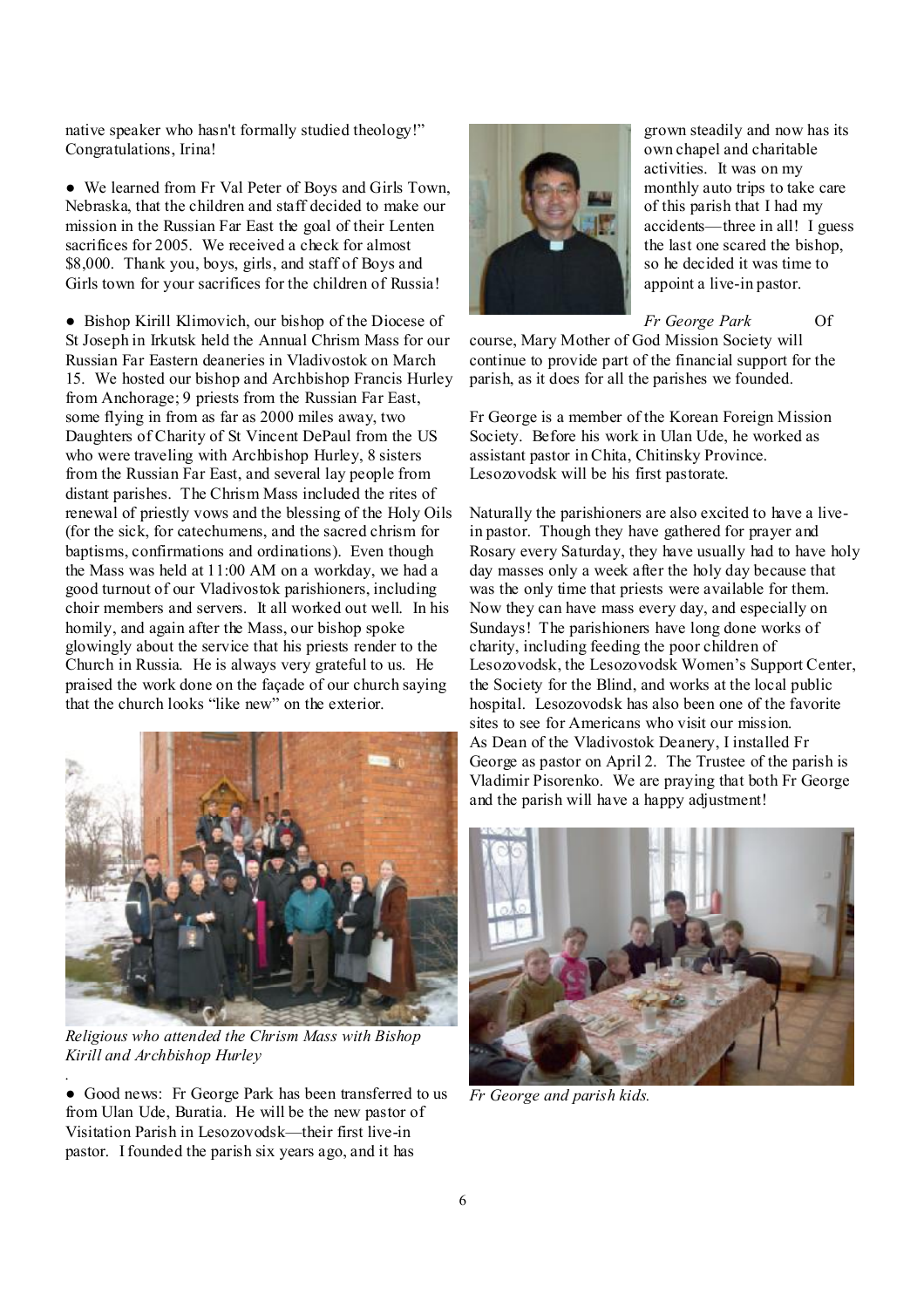● Condolences to you on the death of Pope John Paul II. It was certainly a big event in Russia. All the media reported on great depth, and one station ran long documentaries of his life and work. We received lots of calls from non-parishioners with condolences and even a letter of condolences from the Orthodox Bishop of Vladivostok, Archbishop Benjamin. Some people came and put flowers by the front door. One man called to say that he was an atheist, but had a great love for Pope John Paul and will miss him! Of course the 4-million people crowd also impressed the Russians. One reporter from the Russian news service said that the Russian Orthodox Church continues to follow the path of the Communists by trying to keep news about the outside world away from Russians—so they wouldn't know about the good things outside of Russia!--and that this was the main reason that the Orthodox Church is so against Catholics in Russia. But the death of the Pope opened up Russian eyes to see what the Church outside Russia is really like, so that the Orthodox Church can no longer try to keep the Russian in the dark. The result will be that they will have to dialog with the Catholic Church. So perhaps the Pope's death will mean more for Russia than his previous attempts to open dialog. They say that it is now certain that the KGB hired the killer who shot Pope John Paul because they sensed in him an end to their Communist system. (Of course President Reagen was a factor, too. Reagan said, "Mr Gorbachev, tear down this wall!" Pope John Paul said, "Open the doors to Christ!")

• Along the same theme, yesterday three high school boys came to ask to see the church and talk to someone about religion. They wanted to know more. Can we hope for Russian vocations? I hope Pope John Paul will ask the Lord for Russian vocations!! It could be another miracle we could ascribe to him! Thanks are in order for benefactors who support our seminarians and vocations efforts.

● Fr Daniel is working on the coming concerts. There are three professional organ concerts with the Regina Caeli Orchestra—Easter concerts. They are running late this year because we didn't want to begin much before Orthodox Easter. Then there is the inter-confessional Easter Concert, which is sung and played by the choirs from local churches, including ours. Yesterday they were practicing "Were you there when they crucified my Lord"- -in Russian. It is a "Negro Spiritual" from America, but Russians like this music as much as Americans do. Fr Dan himself and his organist Masha worked on the translation. He said it was very hard to do. Russian has so many more syllables per word than English. The concert

is a chance for ecumenical understanding and dialog, as well as a chance for Christians in this pagan culture to witness together.

● Mrs Sonnen and our volunteers have long needed to expand office space in St Paul. It is hard to work when you are sitting on top of each other! St Agnes parish was able to give us some extra space in the basement of the rectory, so early April was a time to move half the office to that space. Sandra says, "I just set up two older computer systems down there today and we didn't blow a fuse! We have been cleaning, painting and moving. New ideas. We are looking into - a computer program so we can cut long distance charges, and we are planning to use wireless cards for the computers so we can work from here to the computers downstairs with no need or cost to put wires through walls and floors."

• Sisters in Jesus the Lord will have a vocation retreat this June  $24-26<sup>th</sup>$  at St. Agnes Convent in St. Paul, MN. All women age 17 and older are encouraged to call and register! We plan to be canonesses in Vladivostok and beyond. There is no set age limit. Please call (651) 291- 7777 or email  $info@cjd$ .cc for more information.

● Our Women's Support Centers' staffs were very excited about what happened on April 27. The gynecologists of Vladivostok declared a "Day Without Abortion!" Seeing the appallingly low birthrate in our Territory, and themselves sick of the killing, they took a day off! Their action was promoted by the Vladivostok organization "Physicians against Abortion", and coordinated by Dr Alexandra Mukhotina.

It was part of a big 4-day program to study the health and demographic situation of our Primorsky Territory. The day was planned by the City of Vladivostok's Department of Culture and Youth, the Territorial Health Department, the city health department, the Vladivostok Medical University, the city Center for Psychotherapy, the Territorial Women's Council "A Planet for kids", several religious organizations, and several pharmaceutical companies.

Maybe the idea can spread further. Don't physicians ever get tired of the intentional deaths of the innocents who would otherwise make our future? And don't people ever realize the social instability that results from one-child families? Congratulations, Vladivostok! Maybe our prolife efforts and our Women's Support Centers are having an effect in our general Russian society.